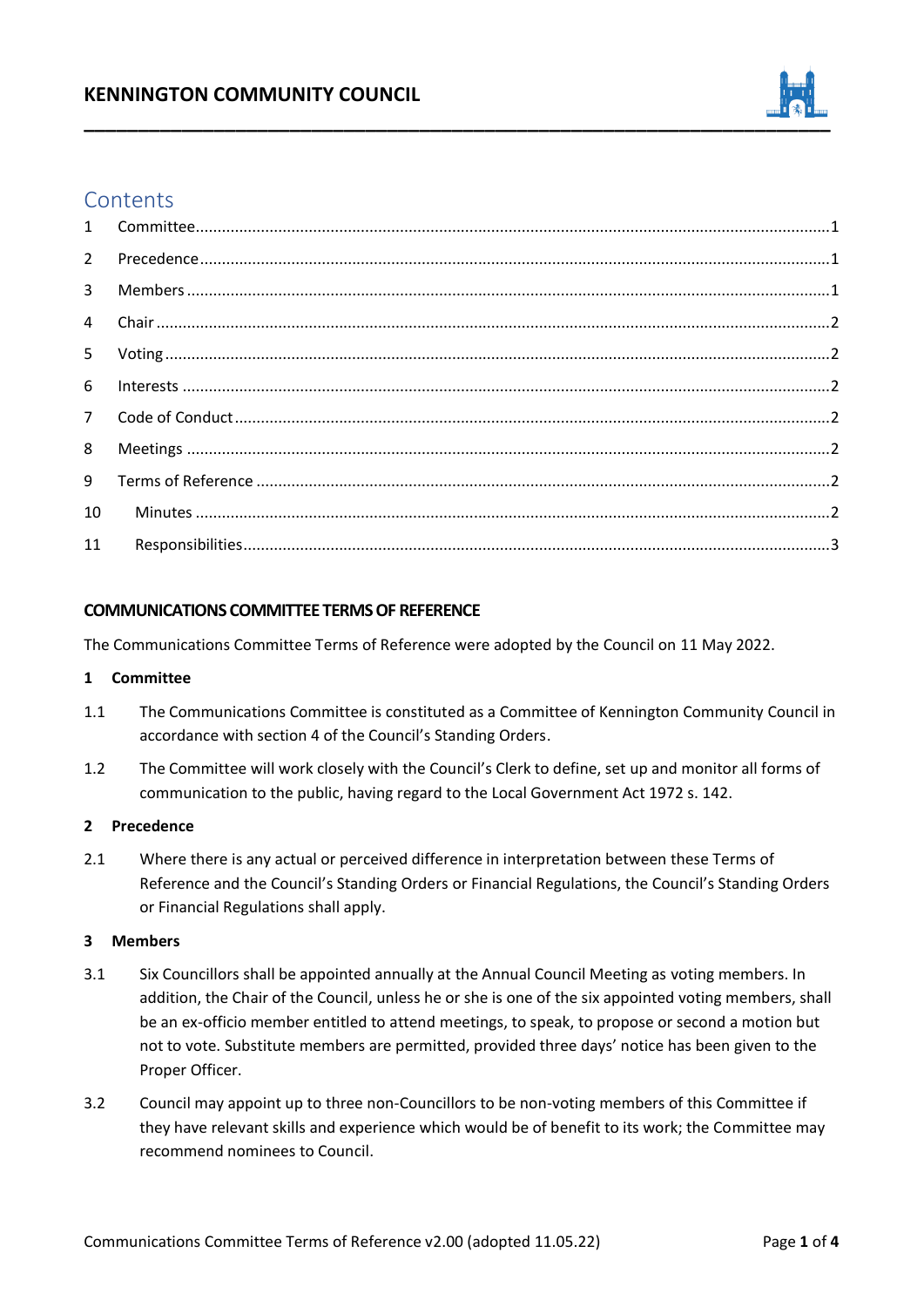## **KENNINGTON COMMUNITY COUNCIL**



- 3.3 The Council's Clerk shall attend all meetings of the Committee, to provide advice and guidance and to record outcomes of the meeting.
- 3.4 The quorum of the Committee shall be three voting Members.
- 3.5 In the event of a vacancy arising on this committee, a replacement may be appointed during the year by the Council and serve until its Annual Meeting.

#### <span id="page-1-0"></span>**4 Chair**

4.1 The Chair is to be elected annually by the Committee at its first Meeting.

### <span id="page-1-1"></span>**5 Voting**

5.1 Only Councillors referred to in paragraph 3 may vote at a meeting. In the case of an equal vote the Chair of the Committee shall have a second or casting vote.

#### <span id="page-1-2"></span>**6 Interests**

6.1 A Councillor with voting rights who has a disclosable pecuniary interest or another interest as set out in the Council's code of conduct in a matter being considered at a meeting is subject to statutory limitations or restrictions under the code on his/her right to participate and vote on that matter. Non-voting members should declare any relevant interest and withdraw during the discussion.

### <span id="page-1-3"></span>**7 Code of Conduct**

- 7.1 Members are reminded that they must abide by the Code of Conduct for the Community Council, as agreed and adopted from time to time.
- 7.2 When using social media:
	- 7.2.a You must not publish material that a reasonable person would consider offensive or abusive.

7.2.b You must be aware that members of the public may perceive you to be acting as a Councillor even when you are acting in your personal capacity. Accordingly you must make it clear in your social media profile and/or in any post or tweet etc. whether you are acting in your personal capacity or as a Councillor.

#### <span id="page-1-4"></span>**8 Meetings**

8.1 The Committee will meet as the workload requires, but in any case at least twice each year.

#### <span id="page-1-5"></span>**9 Terms of Reference**

**9.1** The Committee will review its terms of reference at least once during the year and make recommendations to Council for its approval at the Annual Council Meeting of Council or when necessary.

#### <span id="page-1-6"></span>**10 Minutes**

10.1 All Minutes shall be open for inspection by any Councillors, except where this would breach the rights of individuals who may be identified in the minutes.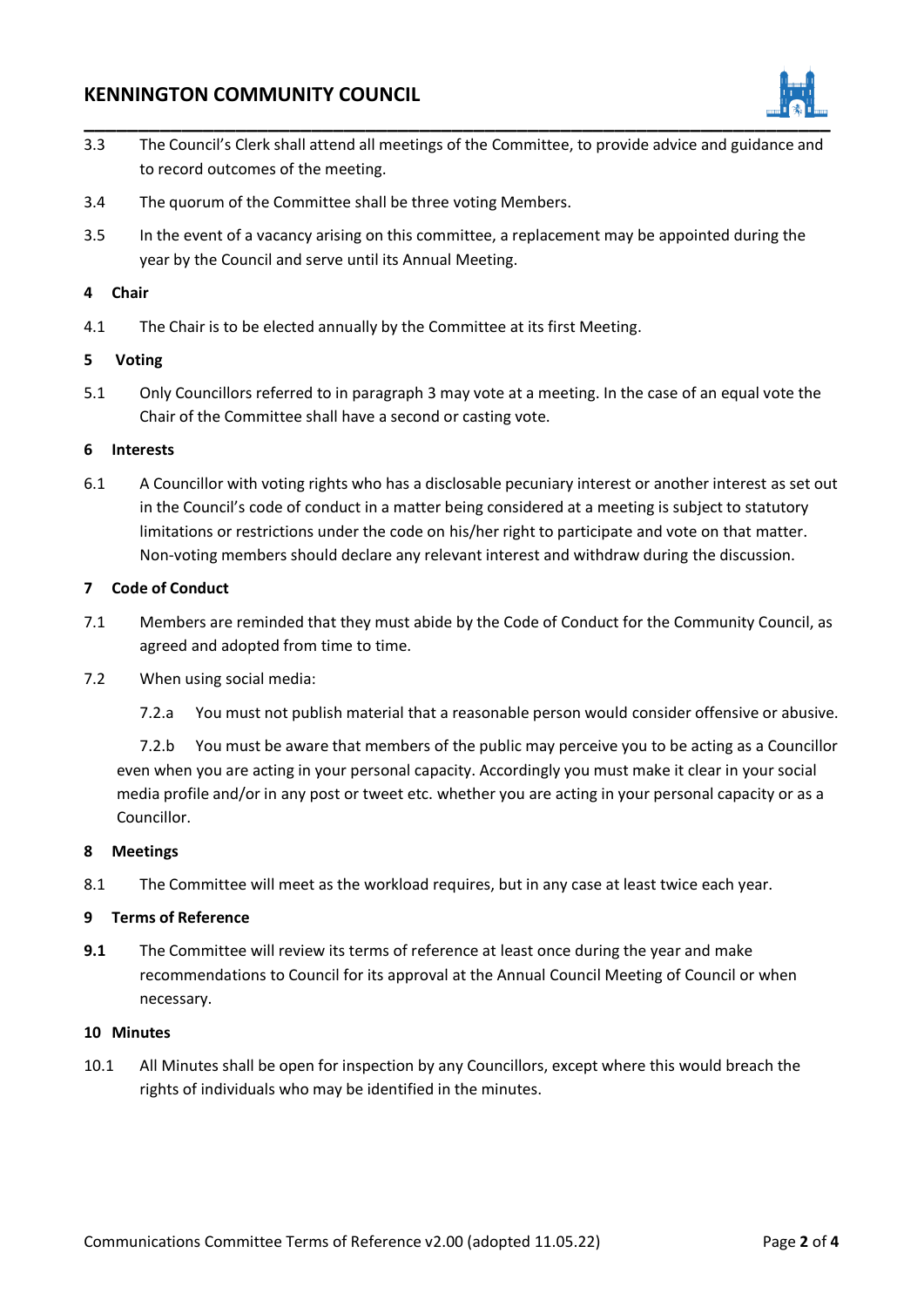

#### <span id="page-2-0"></span>**11 Responsibilities**

- 11.1 To establish and update annually, or as required, the Council's Communications Strategy, for approval by the Council.
- 11.2 To prepare, review, monitor and amend all policies in support of communications, for approval by the Council, including

11.2.a editorial guidelines for print and electronic publications;

11.2.b social media policy for Councillors and employees.

11.3 To consider the following and make recommendations to the Council for its approval:

11.3.a establishment and management of Council engagement events in support of agreed Council objectives

11.3.b production of a printed newsletter for distribution to all residential addresses in the Council's area (including aspects such as: appointment of an editor, frequency and publication schedule, format, inclusion of content from other organisations, advertisements, printing and distribution costs);

11.3.c establishment of a social media presence (including aspects such as content management, responsiveness to interactive posts, paid-for and targeted promotion, event-specific media);

11.3.d procurement of a website for the Council, with emphasis on functionality to support publication of mandatory information about the Council, its membership, meetings, agendas and minutes;

11.3.e provision of all items required for support of Council attendance at Council engagement events and other external events such as marquees, banners, signage, display materials, publications, merchandise;

11.3.f establishment of style guidance, including branding, as appropriate;

11.3.g protection of any intellectual property associated with the Council.

- 11.4 Obtain estimates for the costs of any communications items in accordance with the Council's procurement policies, and seek assurance from the Finance and General Purposes Committee that proposed expenditure is within budget.
- 11.5 To ensure that all communications are compliant with relevant legislation in England and Wales, and do not put the Community Council at risk of legal action.

#### **Policy Adopted: 11-05-2022**

**Review due: 05-01-2023**